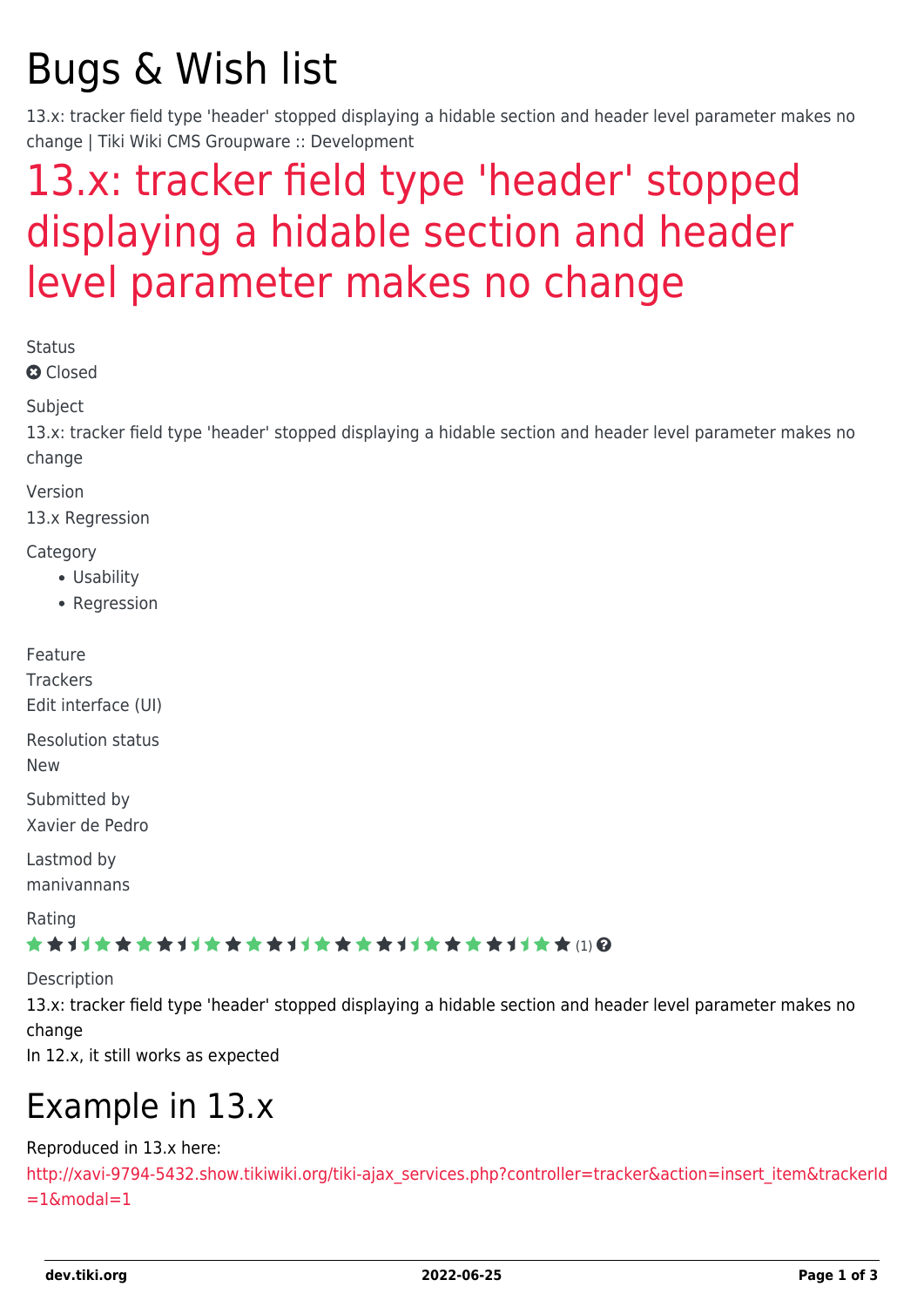u: admin p: 12345

header fields are "More Personal Data" (id 27) & "Even More Personal Data" (id 28), as heading level 2, open by default. But they are displayed as non header, and non hidable/closable.

### Example in 12.x

Compare with the equivalent setup for 12.x here: [http://xavi-9794-5294.show.tikiwiki.org/tiki-view\\_tracker.php?trackerId=2&cookietab=2](http://xavi-9794-5294.show.tikiwiki.org/tiki-view_tracker.php?trackerId=2&cookietab=2) u: admin p: 12345 Solution Hi Xavi, I fixed the bug.. Please check the revision id 55475.. Thanks. Importance 5 Easy to solve? 7 Priority 35 Demonstrate Bug (Tiki 19+) Please demonstrate your bug on show2.tikiwiki.org Version: trunk ▼ [Create show2.tikiwiki.org instance](#page--1-0) Ticket ID 5432 Created Friday 15 August, 2014 08:04:47 GMT-0000 by Xavier de Pedro LastModif Tuesday 19 May, 2015 13:37:48 GMT-0000 Comments



[manivannans](https://dev.tiki.org/user11621) 19 May 15 13:37 GMT-0000

Hi Xavi, I fixed the bug.. Please check the revision id 55475..